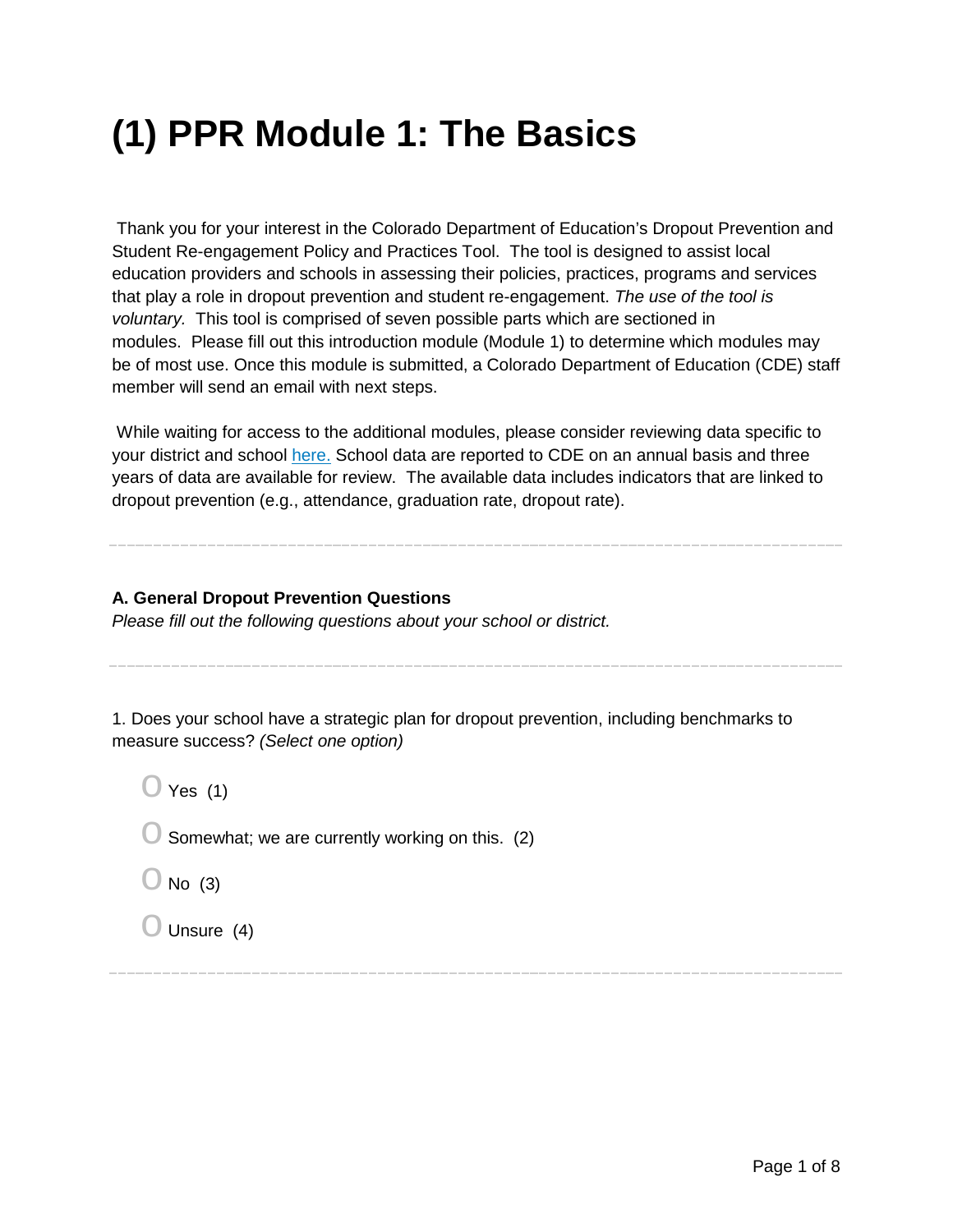2. Is there an individual at your school whose job description specifically includes contacting students who have dropped out and working with them to get them back in school? *(Select one option)*

 $\bigcirc$  Yes (1)  $\bigcirc$  No (2)  $\bigcirc$  Unsure (3)

3. Is there an individual at your school, other than the principal, who has the specific responsibility to reduce the number of students who drop out and increase the number who successfully graduate? *(Select one option)*

| Yes (1)              |  |
|----------------------|--|
| $\bigcup$ No (2)     |  |
| $\bigcup$ Unsure (3) |  |

4. Does the person/people in the above-mentioned role receive regular, direct support from a designated individual in the district office regarding dropout prevention and increasing the number of graduates? *(Select one option)*

 $\bigcirc$  Yes (1)  $\bigcirc$  No (2)  $\bigcirc$  Unsure (3)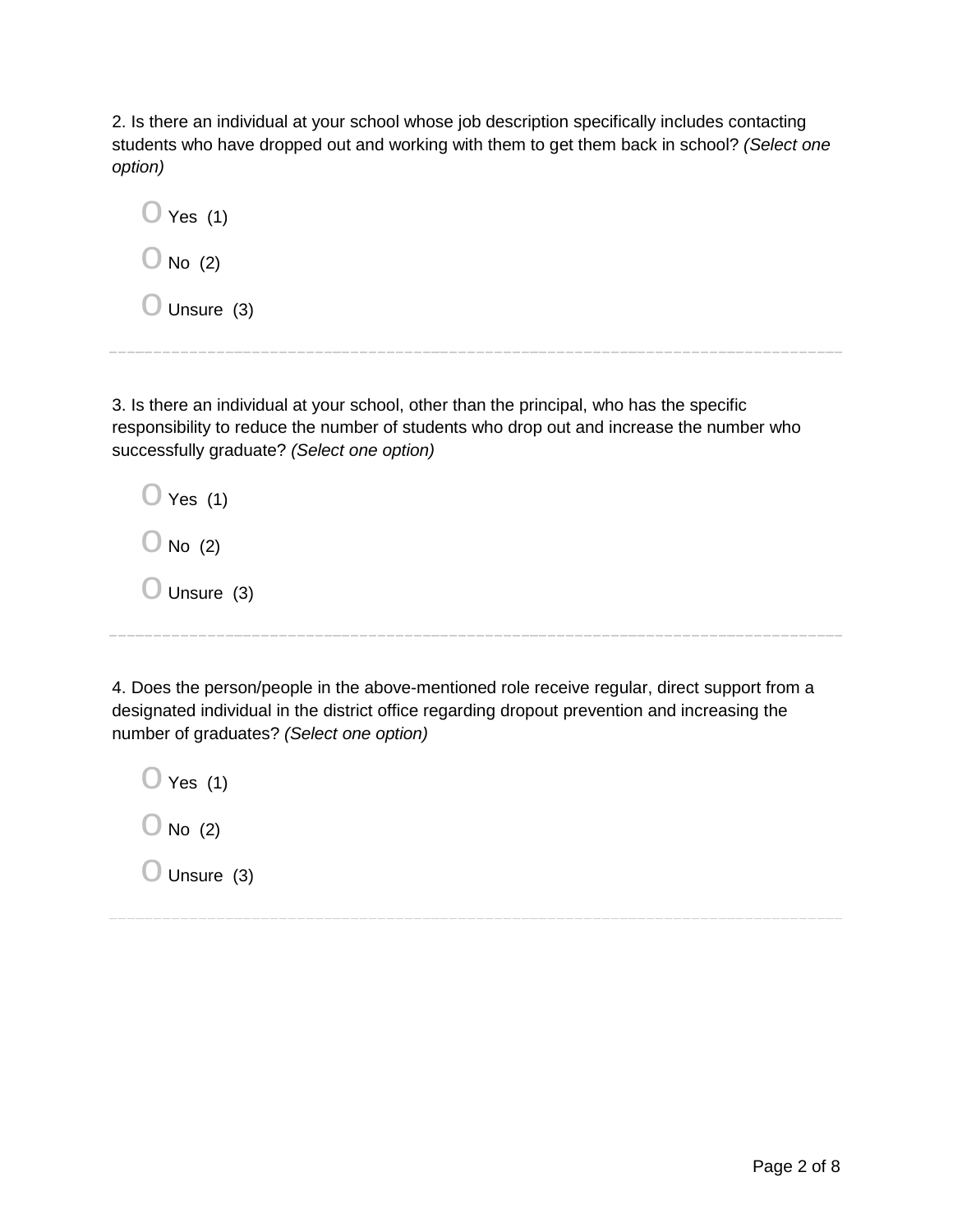5. Which of the following are the most likely responses at the school building level to a student under 17 years of age who indicates an intention to drop out of school? *(Check all that apply)*

| Provide information about or referral to alternative schools in the district. (1)                      |
|--------------------------------------------------------------------------------------------------------|
| Counsel the student to take advantage of flexible options within the school to remove<br>barriers. (2) |
| Begin actively and strategically re-engaging the student, using multiple strategies. (3)               |
| Counsel the student about the legal requirement to attend school. (4)                                  |
| Warn the student that legal action will be taken. (5)                                                  |
| Set a meeting with the student's parent or guardian to discuss the situation. (6)                      |
| Jnsure                                                                                                 |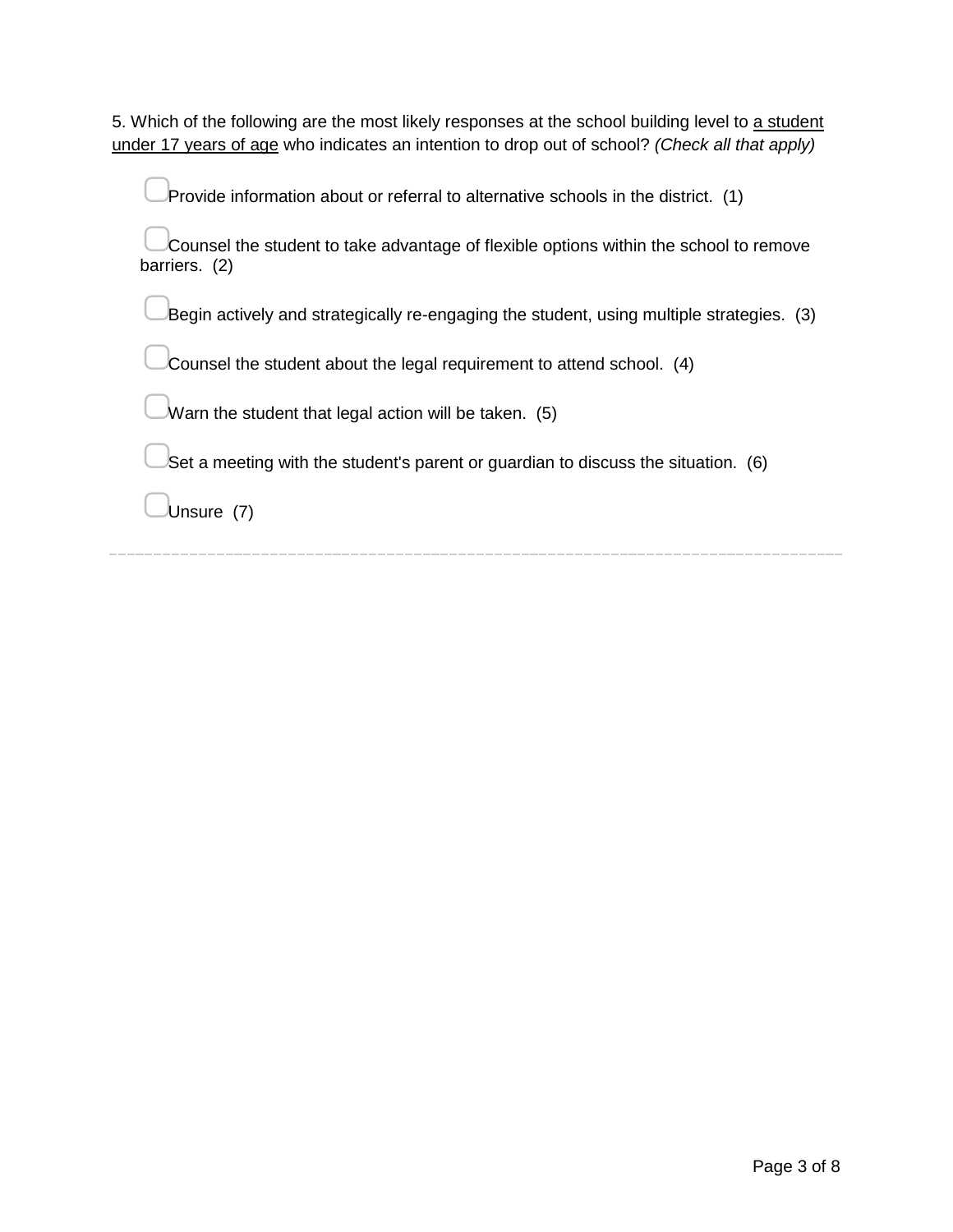| 6. Which of the following are the most likely responses at the school building level to a 17-or- |  |
|--------------------------------------------------------------------------------------------------|--|
| older student who indicates an intention to drop out of school? (Check all that apply)           |  |

| Provide information about or referral to alternative schools in the district. (1)                      |
|--------------------------------------------------------------------------------------------------------|
| Counsel the student to take advantage of flexible options within the school to remove<br>barriers. (2) |
| Begin actively and strategically re-engaging the student, using multiple strategies. (3)               |
| Counsel the student to seek a high school equivalency degree. (4)                                      |
| Counsel the student about community college options and earning dual credit. (5)                       |
| Counsel the student to seek a diploma endorsement for biliteracy, if applicable. (6)                   |
| Counsel the student about the financial implications of not earning a high school<br>diploma. (7)      |
| Set a meeting with the student's parent or guardian to discuss the situation. (8)                      |
| Unsure (9)                                                                                             |
|                                                                                                        |

7. Does a team regularly review school-wide student data including attendance, truancy, disciplinary referrals, suspension, expulsion, failing grades, and proficiency measures? *(Select one option)*

 $\bigcirc$  Yes (1)

- $\bigcirc$  No (2)
- $\bigcirc$  Unsure (3)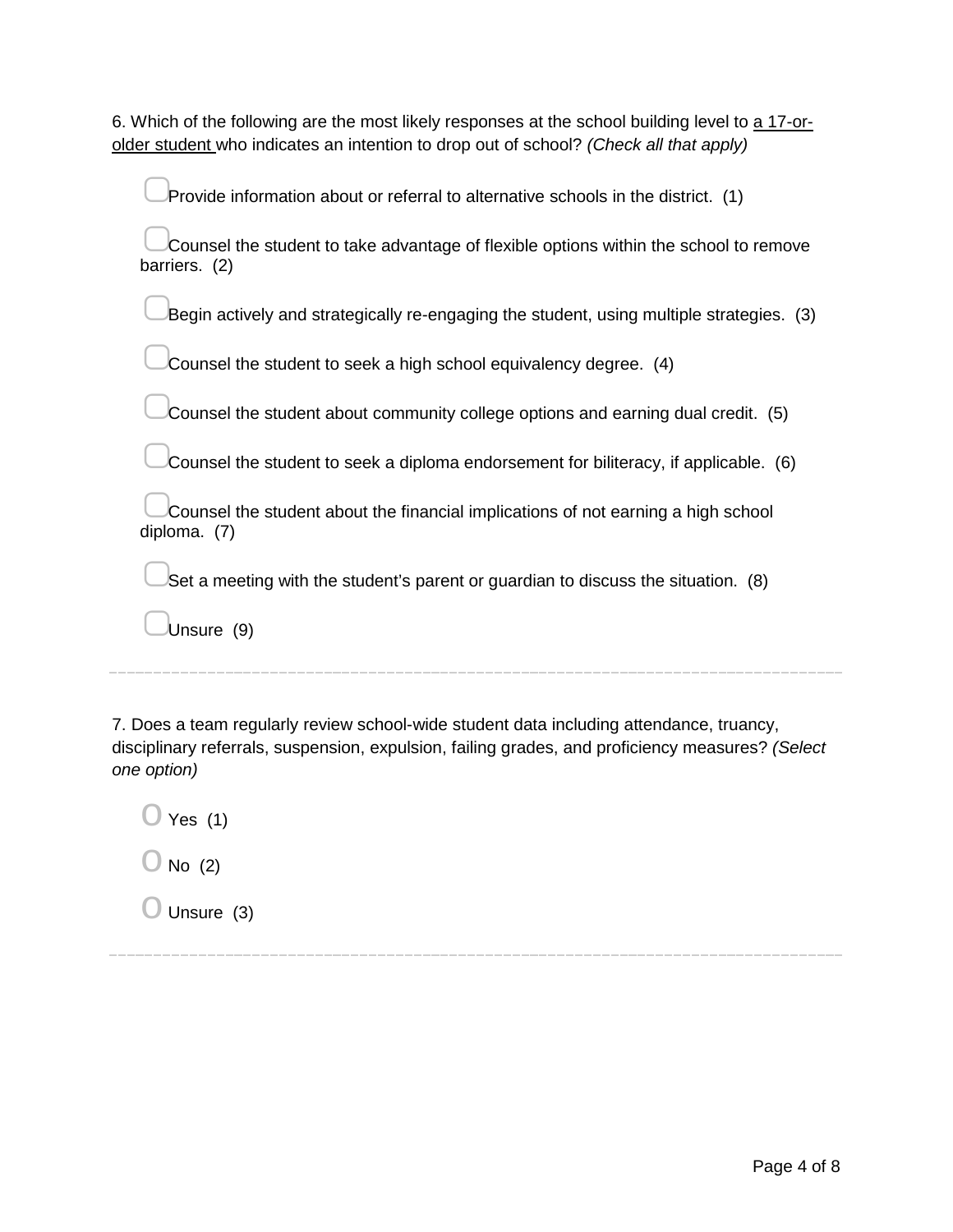8. Does a person at your school have the specific responsibility to coordinate supports for students and families when there are issues in any of the following areas: *(Select one option for each)*

|                                                                                                                 | Yes $(1)$ | No(2) | Unsure (3) |
|-----------------------------------------------------------------------------------------------------------------|-----------|-------|------------|
| Attendance -<br>a.<br>truancy, excused and<br>unexcused absences<br>and tardies (2)                             |           |       |            |
| Behavior - office<br>b.<br>referrals, out-of-<br>school / in-school<br>suspensions and<br>expulsions (3)        |           |       |            |
| Course failure(s)<br>C.<br>- including courses in<br>sciences, social<br>studies, reading,<br>writing, math (4) |           |       |            |
|                                                                                                                 |           |       |            |

9. How often do you measure school climate in your school? This may include, but is not limited to student satisfaction or student engagement surveys, the TLCC (Teaching and Learning Conditions in Colorado) survey, etc. *(Select one option)*

 $\bigcirc$  Annually (1)

 $\bigcirc$  Every few years (2)

 $\bigcirc$  Never (3)

 $\bigcirc$  Unsure (4)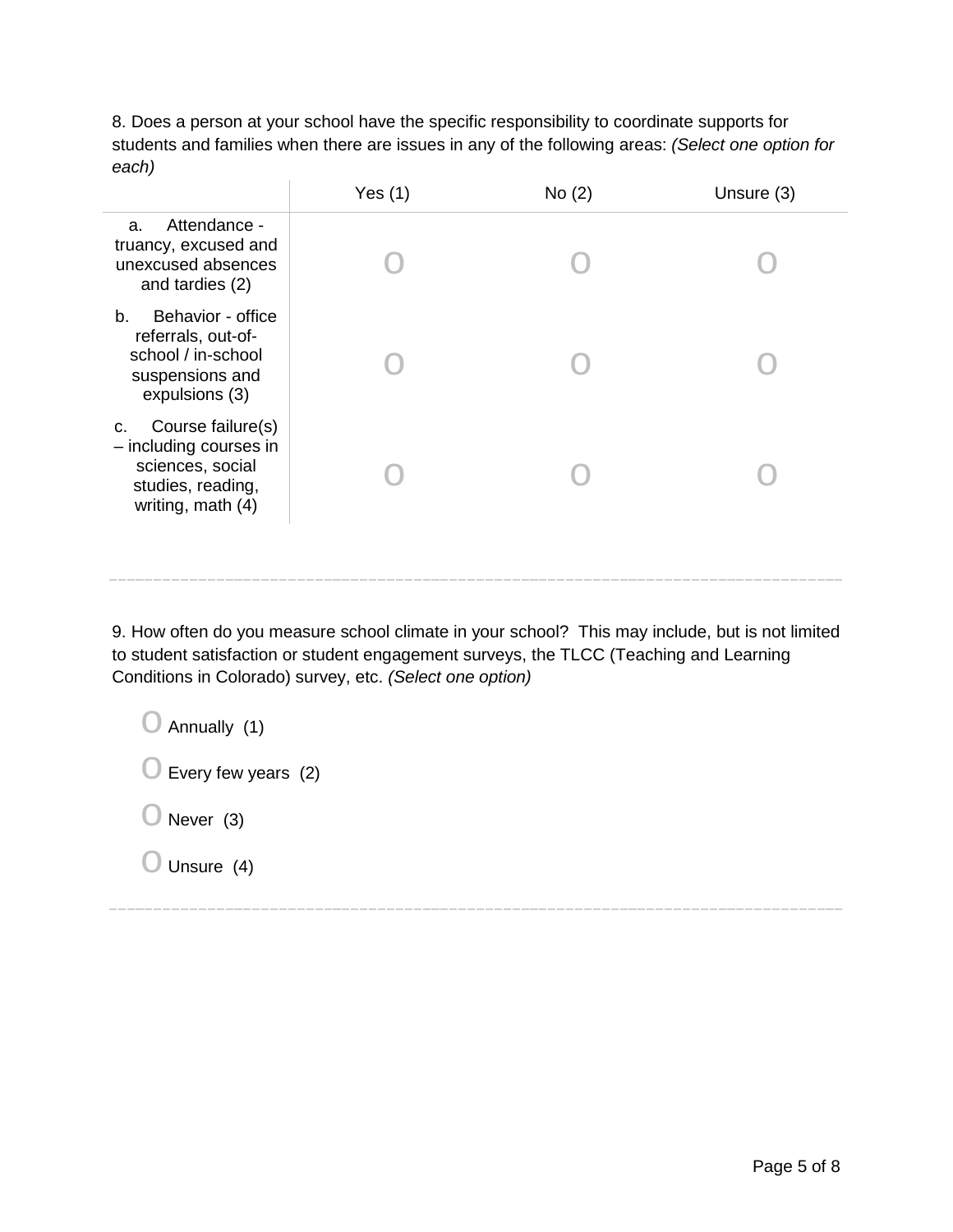10. Are positive strategies and supports (e.g. goal-setting, incentives, individual problemsolving, individual learning plans, student-family contracts, mentors or individual advisory) routinely used for students with attendance, behavior and academic problems?

| Yes $(1)$                                                                               |
|-----------------------------------------------------------------------------------------|
| Somewhat; we are currently working on this (2)                                          |
| No $(3)$                                                                                |
| Unsure (7)                                                                              |
|                                                                                         |
| 11. Have you undertaken efforts to reduce both in-school and out-of-school suspensions? |
| Yes $(1)$                                                                               |
| Somewhat; we are currently working on this (2)                                          |
| No $(3)$                                                                                |
| Unsure (4)                                                                              |
|                                                                                         |

12. In your school, is family engagement defined, recorded and/or measured?

| Yes $(1)$                                              |
|--------------------------------------------------------|
| Somewhat; we are currently working on this (2)<br>ال - |
| No (3)<br>εŽ                                           |
| Unsure (4)                                             |
|                                                        |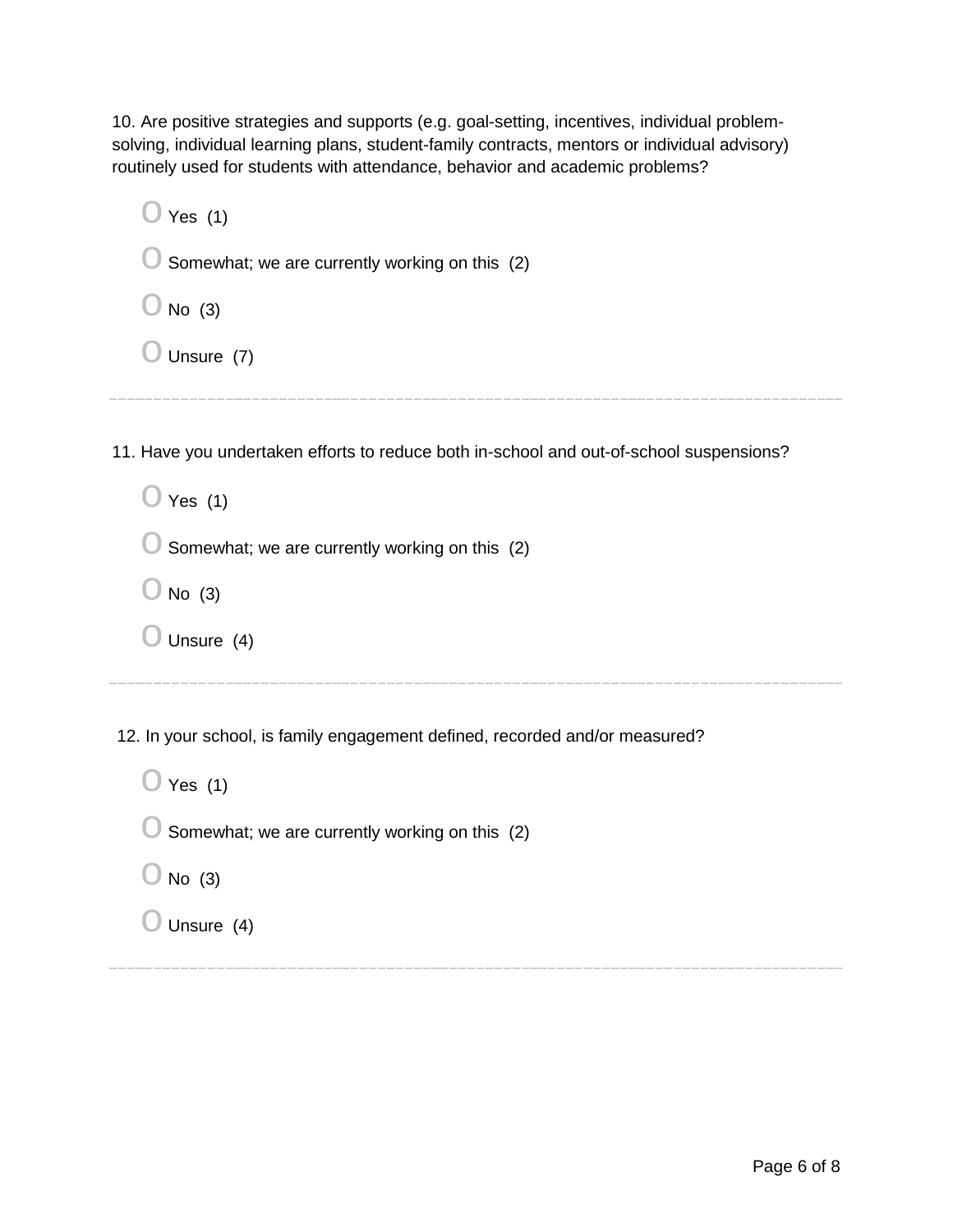13. Do teachers work in teams to discuss or problem-solve for individual students?

 $\bigcirc$  Yes, all or almost all do (1)  $\bigcirc$  Most do (2)  $\bigcirc$  No, none or only a few do (3)  $\bigcirc$  Unsure (4)

## **B. Module Selection and Contact Information**

*Please fill out the following questions about you and your interest in the Policy and Practices Review Tool.*

1. The following modules are available for completion with the Policy and Practices Tool. Please select the survey modules you would like to complete for your district/school. *(Check all that apply)*

Module 2: Early Warning System (1)

Module 3: Attendance (2)

Module 4: Discipline (3)

Module 5: Academic Supports and Pathways to Attain a High School Credential (4)

Module 6: Supporting Students with Special Needs (5)

Module 7: Family Partnerships (6)